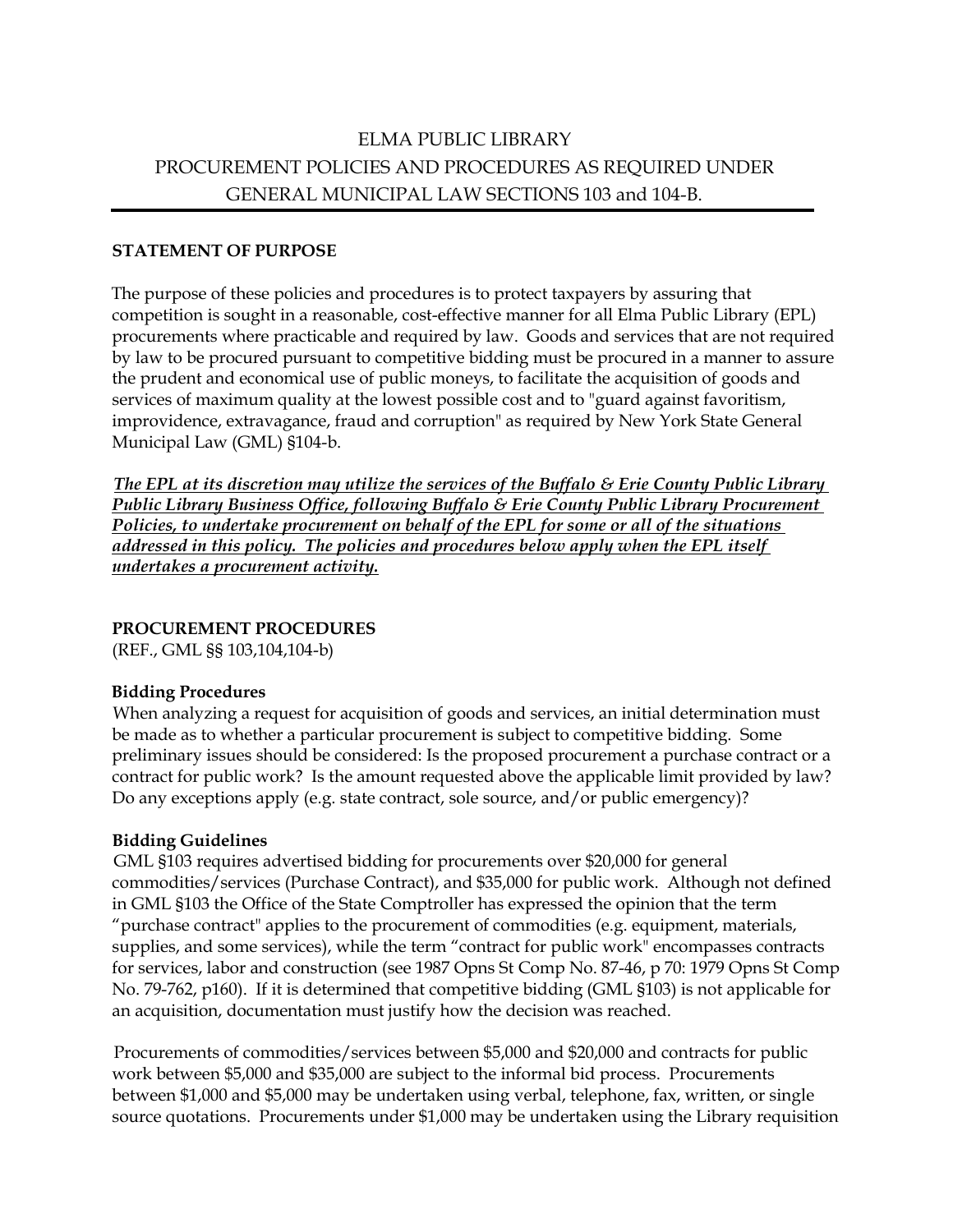for equipment and non-stock items process.

Consideration must be given to acquisitions made of the same or similar items over the course of the fiscal year where the aggregate value may exceed the competitive bidding threshold. Orders that may exceed \$5,000 over the course of the year must follow the informal bid process unless those purchases are made off current available County, State, Federal or other Municipal contracts or for other reasons bidding is not practical. Multiple purchase orders to one vendor will be allowed if that vendor has an existing Contract with the EPL/covering said purchases. All others need to comply with the applicable procedures herewith.

#### **Formal Competitive Bid Process**

On purchases of \$20,000 and greater for commodities/services, and contracts for public work greater than \$35,000, the formal sealed bid process must be used. Bid specifications are prepared by the requesting unit and the EPL Director. Each formal bid is advertised in a newspaper with a circulation of 50,000 or greater covering the EPL's chartered service area. In addition, all formal bids are advertised on the Internet and can be downloaded by interested parties and prospective bidders accordingly.

In determining the necessity for competitive bidding, the aggregate amount to be expended in a fiscal year for an item or commodity to be purchased, or for the same type or similar public work, must be considered. It is established that the purpose of the bidding statutes may not be frustrated or avoided by artificially splitting or breaking up contracts into lesser agreements, or entering into a series of agreements, for sums below the bidding limitations. As a general rule, items or work of the same or similar nature which are customarily provided by the same vendor or contractor should be treated as a single item for the purposes of determining whether the dollar threshold will be exceeded (see, e.g.,1992 Opns St Comp No. 92-46, p115).

#### **Informal Bidding Process**

Purchases of commodities and/or services between \$5,000 and \$20,000 and contracts for public work between \$5,000 and \$35,000 will be procured by the EPL Director using bids first obtained from three sources where practical. Deviations from this policy must be approved by the Director in writing, which shall become part of the purchase documentation. Purchase requisitions and/or inquiry bid files or items within this threshold will include a notation indicating the names of at least three vendors who were contacted, the name of the individuals quoting for the firm, the date contacted, and the prices quoted by the vendors. A contract award will be to the lowest responsible bidder. Informal bids may be sealed (written), facsimile (fax), or telephone quotes at the Director's discretion. Any exceptions to this process must be documented pursuant to the *Responsibilities/Exceptions* section of this policy.

## **Special Purchase Situations**

In other instances where it is determined competitive bidding is not required, such as emergencies, sole source procurements, or professional services, written justification must be attached to the file. The following is a description of procedures for making these types of procurements.

Sole Source (No-Bid) Contracts: When circumstances are presented to the Director, which serves the public interest indicating valid reasons that a request can be met by only one qualified vendor, the Director may waive the bidding requirement. Goods and services, which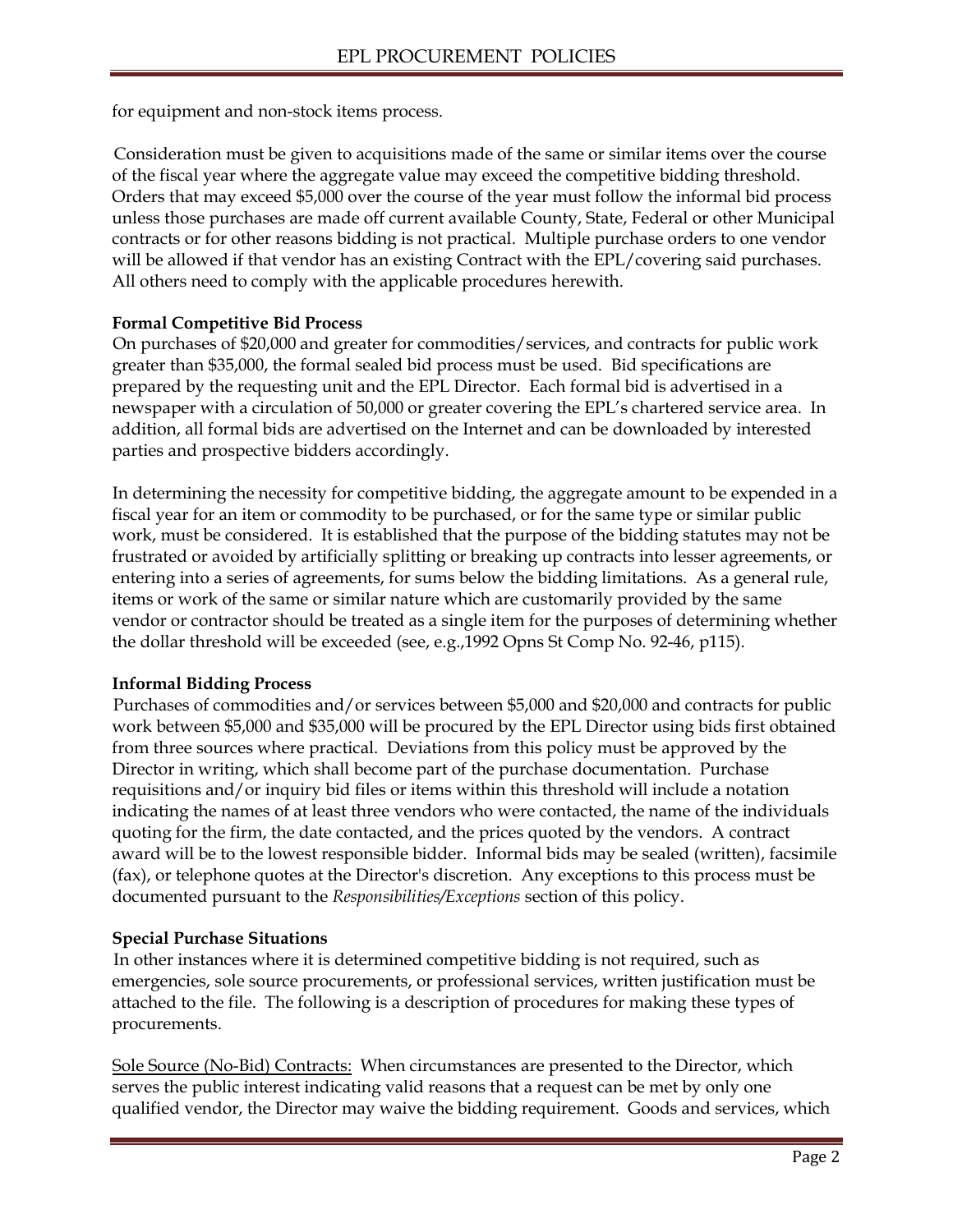may be procured from only one source, are defined as "sole source" items. It is important to note that there must be a single supplier of the item or service and there are no substantial equivalents. Sole source situations generally exist when an item is manufactured by only one firm, and a vendor has the exclusive franchise or distributorship for an item.

To initiate a sole source purchase, Director's staff must be confident that conditions exist in the marketplace such that the requested goods or services are available from only one supplier and no substantial equivalents exist. In making these determinations, the Director will document the unique benefits to the EPL of the item or service as compared to other products available in the marketplace. (See, gen.,1988 Opns St Camp No. 88-35, p 65)

Even though there is only one source of supply, the Director's staff must still obtain a quotation for the vendor. Upon receipt of the properly executed quotation (written, fax, e-mail), the staff will then proceed to write the purchase order.

Since market conditions change over the years, a previously substantiated sole source may find new entrants to a formerly monopolized market. All sole sources should be verified. It can be a situation where the staff knows the marketplace has changed or it simply may be the need to verify the marketplace has not changed. It is understood that the mere likelihood that only one firm will bid is insufficient to justify sole source procurement. {1983 Opns St. Comp. No 83-124, p156)

Emergencies: GML 103(4), provides that purchases may be made without competitive bidding in the event that a public emergency arises due to an accident or other unforeseen occurrence. Emergencies do not include situations caused by a lack of planning on the part of the EPL unit. While it will be the EPL unit that requests an emergency purchase, the EPL Director with approval of the EPL's legal counsel will determine if it qualifies as an actual emergency. EPL legal counsel will determine if the statutory criteria are met on a case-by-case basis. If approved, the EPL Director may issue an emergency declaration.

When circumstances support an emergency procurement, the requesting unit must submit the required written emergency declaration for the EPL Director or his/her designee. The requesting unit and/or Director's staff must then locate a source for the required goods or service. The goal must always be to obtain the lowest price from the vendor who can best meet the delivery requirements. If the item is included in a EPL and/or Buffalo & Erie County Public Library or Erie County contract listing, the contract vendor should be contacted first. Once the sources and price have been established, an emergency purchase order will be processed. It should be noted that in the event of a contract for services, the emergency contract will not exist for a term beyond the reasonable limits of the existence of the emergency situation. Similarly, in the case of an emergency involving the acquisition of commodities, the quantity acquired will be no more than needed to address the emergency situation at the time.

The procurement procedure will be the same as a routine informal or formal bid except that advertising and bidding is not required. The purchase order must state "Emergency purchase approved by (Name), EPL Director." A copy of the EPL Director's written emergency declaration must be attached to the purchase order.

Professional Services: Professional, technical or consulting services are not the type of services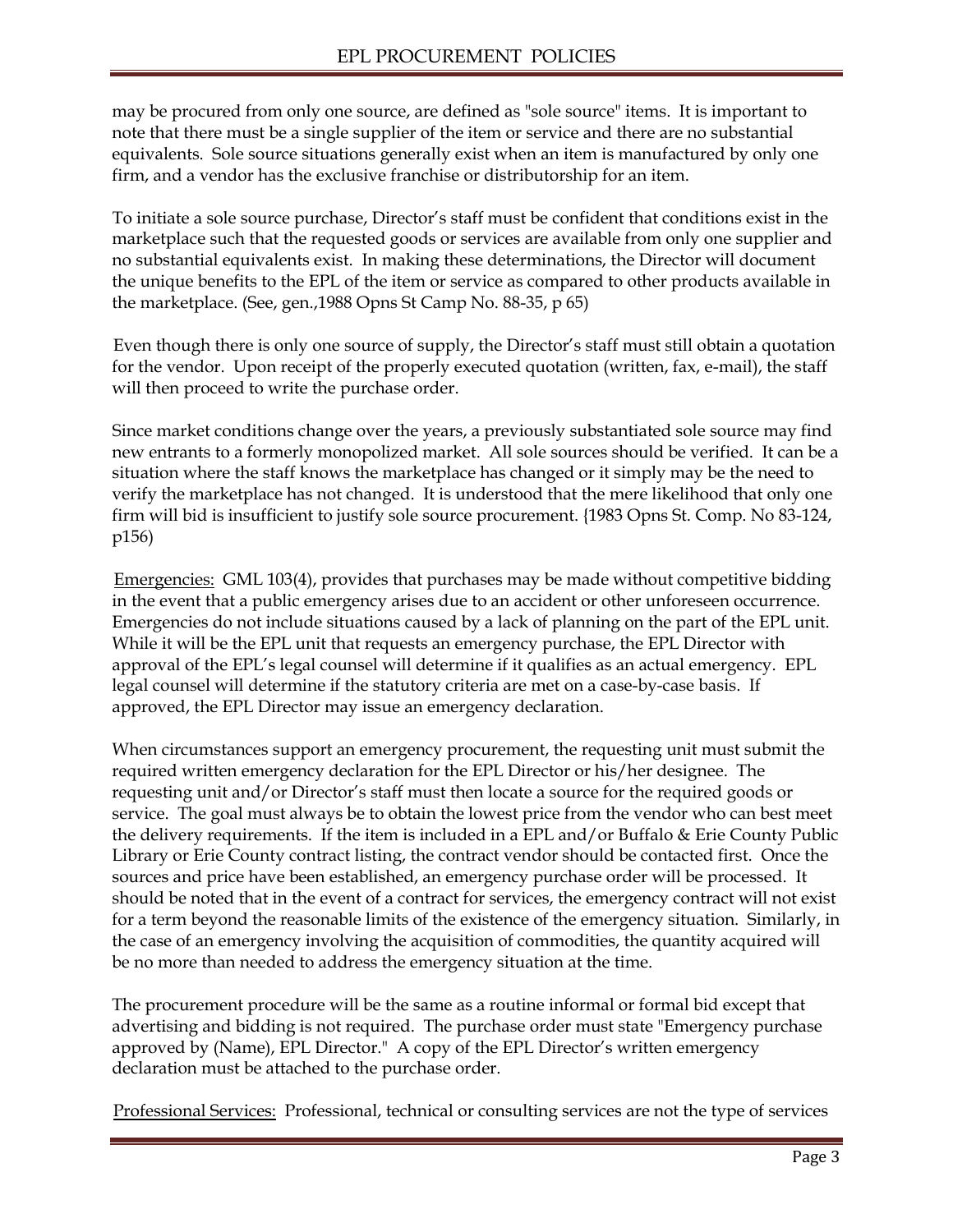which may properly be the subject of competition based solely on the compliance with the objective, uniform standards of the bid specification, pursuant to a bid being awarded to the lowest responsible bidder. The determination of whether the professional service exemption is applicable must be made on a case-by-case basis, examining the particular services needed. Generally professional services include, but are not limited to, the specialized expertise of interpreters, consultants, attorneys, engineers or architects.

Contracts for professional, technical or other consultant services having a value of \$20,000 or more are procured by the use of Requests for Proposals (RFP). The EPL Director's staff, subject to the review and approval of the Director, shall advertise the Request for Proposals (RFP), and designate a committee of three to review the proposals and choose a vendor. RFPs are distributed to interested parties and are advertised on the Internet and can be downloaded by interested parties and prospective proposers accordingly. Though not required, the EPL may also advertise in trade publications. The review committee or staff designee will select a vendor from the responses received and create a proposal to submit to the EPL Director for review and recommendation to the EPL Board of Trustees, which upon review and by Resolution may provide approval to contract.

Contracts for legal counsel and professional, technical or other consultant services related to the EPL legal issues having a value of \$20,000 or more shall be subject to review by the EPL Director, who may utilize an RFP process or submit written justification for the contract which shall be reviewed by the EPL Board of Trustees, which upon review and by Resolution may provide approval to contract.

Contracts for professional, technical or other consultant services having a value of less than \$20,000 shall be subject to review and approval by EPL Director, who may, within the limits of the appropriations provided therefore, contract for said services.

True Lease: Leases for real property shall not be considered a purchase or contract. True lease agreements are neither purchases nor contracts for public works and, thus, are not subject to competitive bidding under GML 103 (Exley v Village of Endicott, 21NY2d 426, 434 NYS2d992). Lease agreements require the EPL Director's authorization before any procurement activity can begin. Documentation for the leasing versus purchasing decision should be made and should include a cost benefit analysis. Final approval to authorize entering into a lease with an annual value of under \$20,000 shall be by the EPL Director. Final approval to authorize entering into a lease with an annual value of \$20,000 or more shall be by Resolution adopted by the EPL Board of Trustees. The competitive bidding statutes cannot be circumvented by casting an agreement which is truly a purchase or a contract for public work in terms of a lease.

Insurance: Insurance requirements for vendors are to be reviewed and approved by the EPL's legal counsel on a periodic basis. The purchase of insurance is to be conducted through the EPL Director or her/his designee in consultation with the EPL's legal counsel.

Second Hand Equipment acquired from other government agencies: The requesting EPL unit must have approval from the appropriate outside government official as well as budgetary approval from the Director before the purchase of surplus and second hand supplies, material or equipment is initiated. The EPL Director will verify that the purchase price is fair through market price comparisons via industry publications and other procurement sources.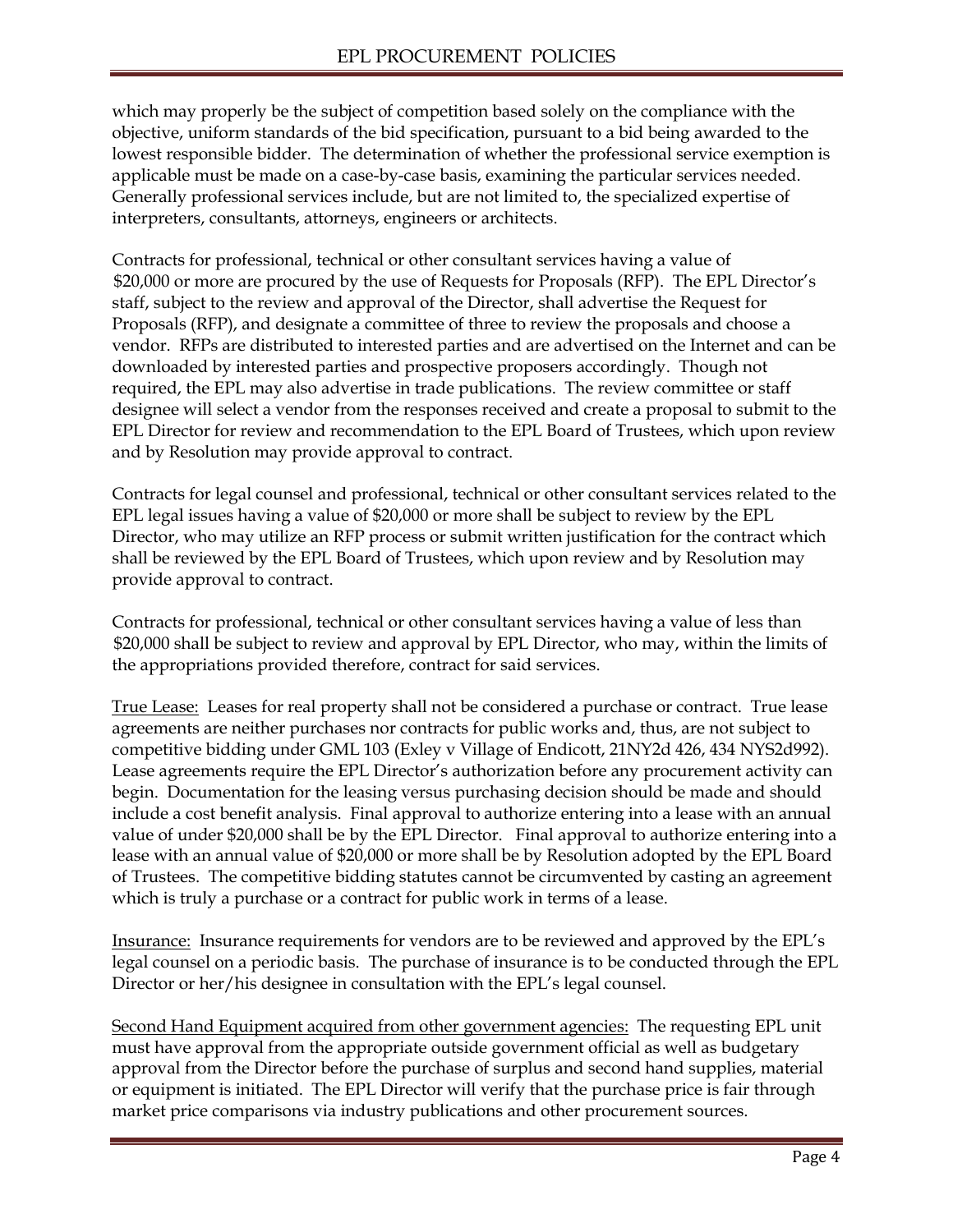Competitive bidding is not required according to GML §103 (6) (21 Opns St comp, 1965, p 615).

# **Single Source Purchases (\$1000 to \$5000)**

For purchases between \$1000 and \$5000, the EPL Director has the option to award a purchase order to a single source vendor, usually recommended by the requesting unit. It is the Director's responsibility to ensure that the purchase price is fair through price comparisons from available sources. If there is reason to believe that the price quote is not within an acceptable range for the product or products in question, the Director may request an informal quote or bid using the Informal Bidding Process.

# **Single Source Purchases Under \$500**

The EPL Director and either the Board President or Treasurer are allowed to make purchases of less than \$500 without prior Board approval.

# **Exempted from GML 103, 104-b**

Procurements from Industries for the Blind or Industries for the Disabled (NYSID – See also State Finance Law, §162), New York State Correctional lndustries (CORCRAFT – See also Correction Law, §§ 184,186), and Federal, State, or Local contracts are exempted from GML 103 competitive bidding and GML 104-b purchasing policies. Although General Municipal Law exempts these types of purchases from the requirements of written or verbal quotations, use of the exemption must be documented with relevant information and/or copies of Federal, State or Local contracts.

# **Responsibilities/Exceptions**

The Director is the responsible Purchasing Agent for the EPL. The Director and EPL staff are responsible for following the policies and procedures described herein and all relevant laws as they pertain to competitive bidding. (GML  $$104-b (2)(f)$ ). If an award is made to a vendor other than the lowest price offered, written documentation stating the basis for such award and a justification that the award is in the best interest of the EPL, must be provided to and retained by the EPL Director.

# **Updating Policies and Procedures**

The EPL Board of Trustees shall review this policy and procedures at least annually and shall solicit comments from the EPL Director (GML §104-b (3),(4)).

# **Unintentional Failure to Comply**

The unintentional failure to comply with the provisions of GML 104-b shall not be grounds to void action taken or give rise to a cause of action against the Elma Public Library or any officer or employee thereof. (GML §104-b (5))